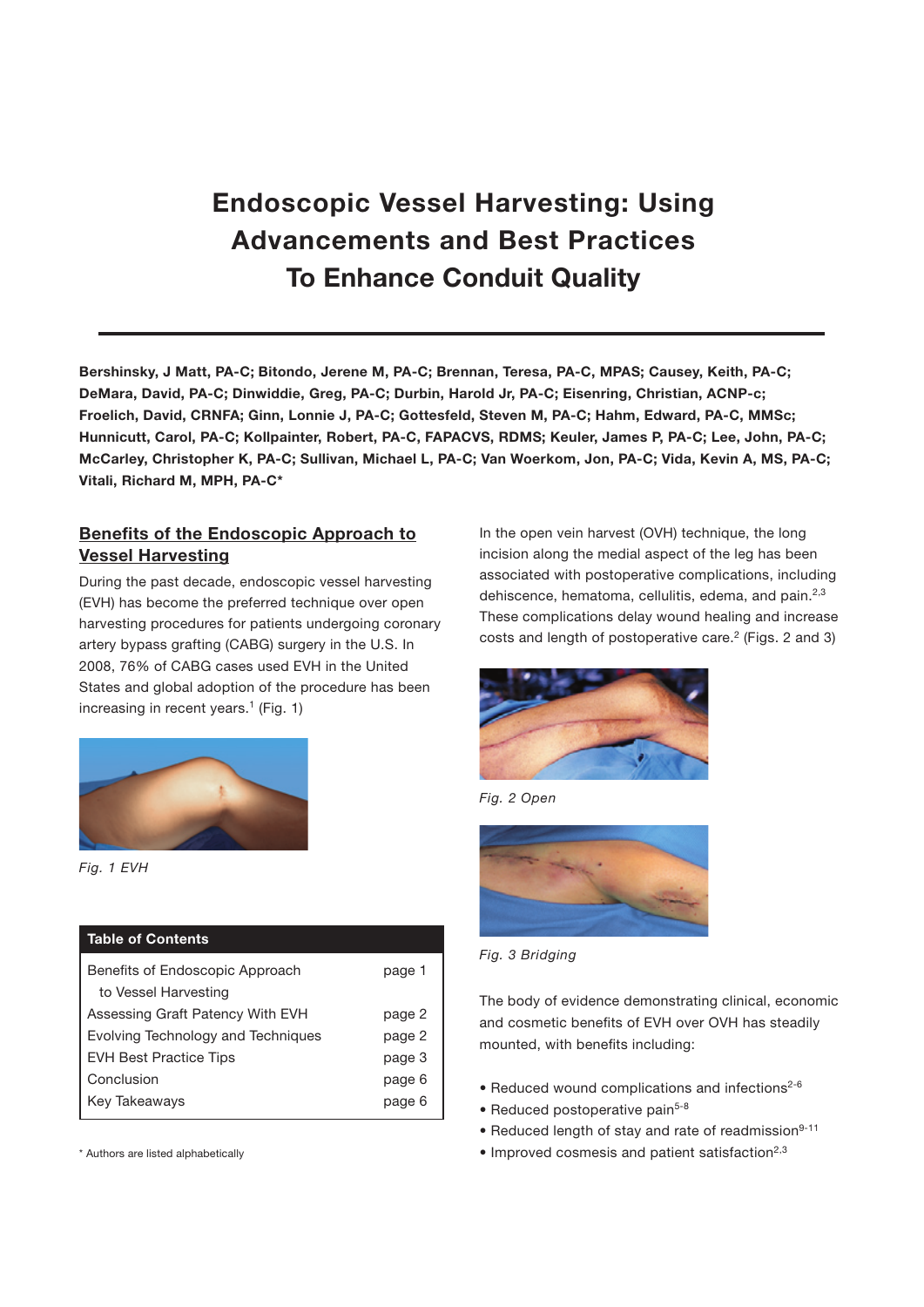In recent years, the endoscopic method has been increasingly used for harvesting the radial artery, and similar advantages to those seen with the greater saphenous vein have been demonstrated.

## Assessing Graft Patency with EVH

While many studies have documented the "short-term" benefits of EVH such as reduced wound complications and postoperative pain, other studies have looked at the quality of the harvested vessel for the bypass procedure. To date, a number of studies have shown equivalent graft patency whether the vessel graft was obtained endoscopically or with the open procedure.2,12-14

## Graft patency and disease according to vein harvest method<sup>12</sup>

|                     |           | EVH (n = 166) OVH (n = 170) p values |    |
|---------------------|-----------|--------------------------------------|----|
| Patent              | 113 (68%) | 119 (70%)                            | ns |
| Significant disease | 17 (10%)  | 21 (12%)                             | ns |
| Occlusion           | 36 (22%)  | 30 (18%)                             | ns |

*P = .584. EVH, Endoscopic vein harvest; OVH, open vein harvest*

In the largest randomized trial with the longest angiographic follow-up (six months postop), *Yun et al.* showed that occlusion and disease rates were comparable between endoscopic and OVH procedures.12 The authors concluded that overall patency rates depend on target and vein-related variables (e.g. vein size) and patient characteristics (e.g. congestive heart failure) rather than the method of vein harvesting.

Based on a meta-analysis of studies comparing EVH to open harvesting, the International Society for Minimally Invasive Cardiothoracic Surgery (ISMICS) concluded that EVH should be the standard of care in coronary artery bypass patients requiring saphenous vein grafts. $2,3$ 

Recently the issue of graft patency with EVH has come under scrutiny with the publication of a secondary analysis of patients who underwent CABG.15 In light of this study, it is important to understand factors that can affect conduit quality. Endothelial injury, which can diminish patency of the vessel, can be caused by surgical trauma, ischemia, storage conditions, and distension, among other factors.<sup>16,17</sup>

Prompted by a better understanding of physiology and the surgical challenges that harvesters face, clinicians and manufacturers have worked to improve practice techniques and technology over the past several years in ways that promote optimal conduit quality. Harvester experience is a crucial element to consider; ensuring that all harvesters are trained and up to date on the latest clinical techniques is paramount to their success.

This paper will look at EVH technique and technology improvements and share best practice tips from experienced harvesters.

## Evolving Technology and Techniques

First introduced in the mid-1990s, endoscopic vessel harvesting technology has undergone many transformations as manufacturers have developed refinements to make the procedure easier, faster, and more protective of the harvested conduit.

To address the learning curve for those new to the EVH procedure, ergonomic and operational improvements have been made. For example, certain models were designed with in-line instrumentation, in which the scope port and tool port are arranged parallel to the cannula. This design helps reduce vessel manipulation and facilitates the instrumentation in the tunnel, enabling greater surgical control.

To speed the procedure, features like built-in scope cleaning systems were added, so the harvester would not need to remove the tools from the tunnel when the scope became obscured. Some systems incorporated  $CO<sub>2</sub>$  insufflation to enhance visualization and maneuverability during dissection.5 This function has been refined with the addition of improved port and distal insufflation techniques in more recent technology generations.

Graft failure has been attributed to endothelial cell damage, which may be caused by electrocautery, generally referred to as "thermal spread." Therefore, strategies to mitigate thermal spread have been pursued. Recent generations of EVH technology enable harvesters to seal and cut in a single step, keeping thermal spread to a minimum (less than 1 mm).

While manufacturers honed technological and design innovations, harvesters developed better clinical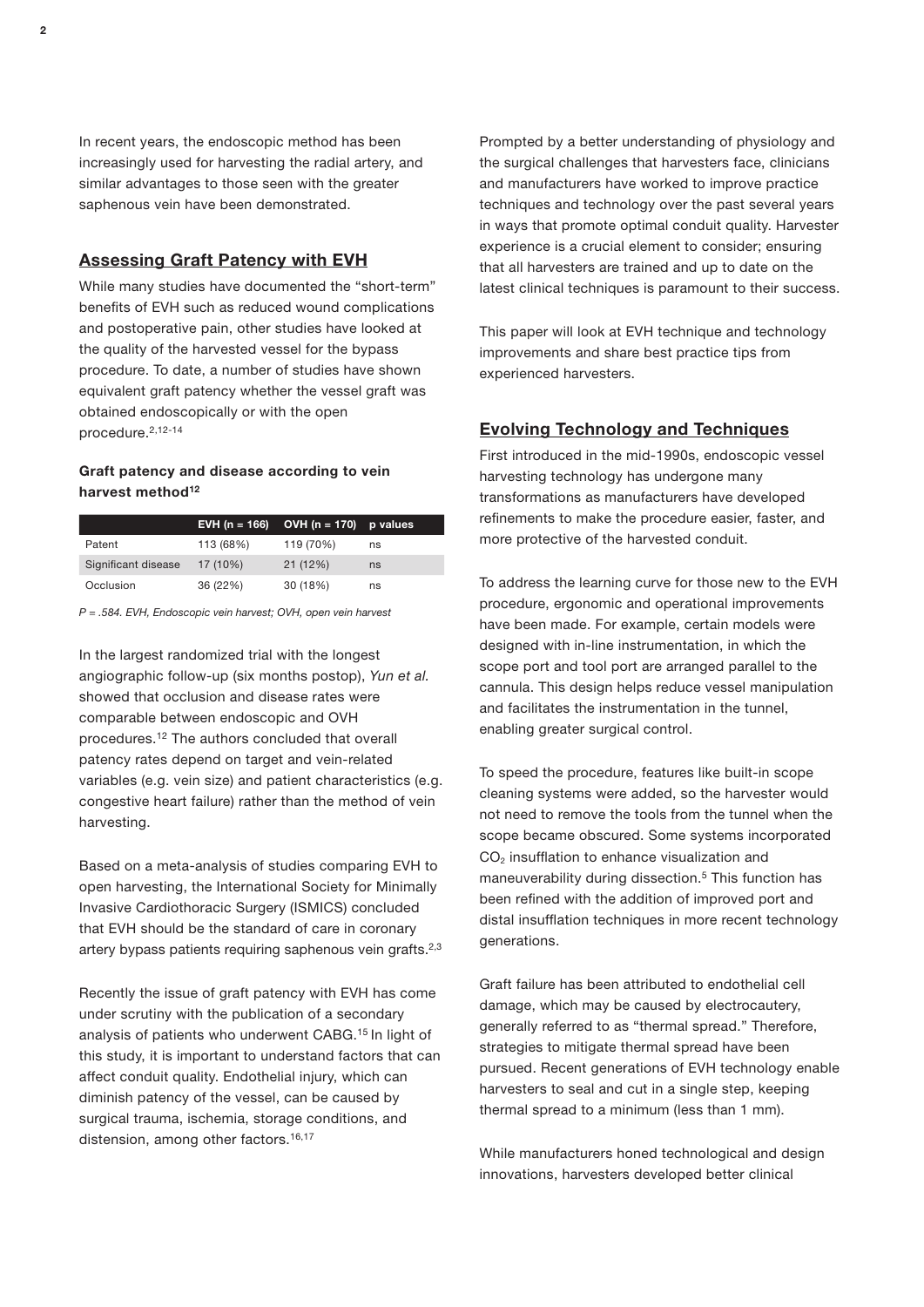techniques as they gained more experience with the EVH procedure and a deeper understanding of the physiological implications of it. For example, harvesters have developed and enhanced techniques for vessel ligation and removal at the end of the procedure.

A growing awareness of the need to protect the vessel has led to other changes in clinical practice. Distending the harvested vessel by flushing it with solutions has been a common practice prior to grafting to check for leaks. However, studies have shown that overdistension of the vessel can damage the endothelium and reduce long-term patency of the graft.<sup>16,18</sup> Therefore, keeping the pressure at controlled levels is now advised. (Fig. 4)



*Fig. 4 Distension-dependent changes in vessel viability. Green cellular fluorescence indicates cell viability; red nuclear fluorescence shows compromised or dead cells. A) Saphenous vein segment reveals living endothelium and media.*

*B) Distended saphenous vein segment shows denuded and damaged endothelium and media. Thatte and Khuri.16*

Another clinical protocol change adopted by some institutions is the administration of heparin prior to EVH. It has been suggested that pre-heparinization lowers the incidence of fibrin strand formation within the lumen.19

Recognizing that harvester experience and technique can play a vital role in graft quality and patient outcome, the aforementioned panel of proficient, experienced harvesters has established and endorsed the following set of "best practice" tips that serve as a gold standard for performing EVH.

## EVH Best Practice Tips

Many of the tips below are described specifically in terms of harvesting the greater saphenous vein; however, most of the concepts would also apply when performing EVH of the radial artery or lesser saphenous vein.

## PREOPERATIVE PREPARATION

## Review the patient's H&P for contraindications and pertinent anatomy preoperatively.

Look for potential contraindications or issues such as prior surgeries that may have stripped or injured the vessel. In this case, consider using an alternative conduit.

## Whenever possible, perform vein mapping with ultrasound to locate and evaluate the vessel.

While harvesters should have a thorough knowledge of all anatomical landmarks, studies have shown that the use of ultrasound to perform vein mapping is beneficial in selecting the optimum site for the incision.<sup>20,21</sup> Ultrasound can help identify venous abnormalities and small vein segments, and pinpoint the vein location when dealing with challenging anatomies, such as in obese patients.

## Think of the procedure as having three separate stages:

- 1. Choosing the incision site and making the incision
- 2. Dissecting the vessel and the vessel tributaries
- 3. Dividing the vessel branches

#### INCISION

# Decide on the best place to make the incision and mark the site.

Harvesters should choose whether to make the incision above or below the knee based on patient variables and preference, taking into account where their dominant hand will be positioned. While some new harvesters feel it is easier to guide the endoscope through subcutaneous tissue in the thigh as opposed to the tighter space in the lower leg, conditions can vary greatly from patient to patient so this should be an individual decision. For example, some harvesters have more difficulty manipulating the scope around an elderly arthritic knee than the lower leg.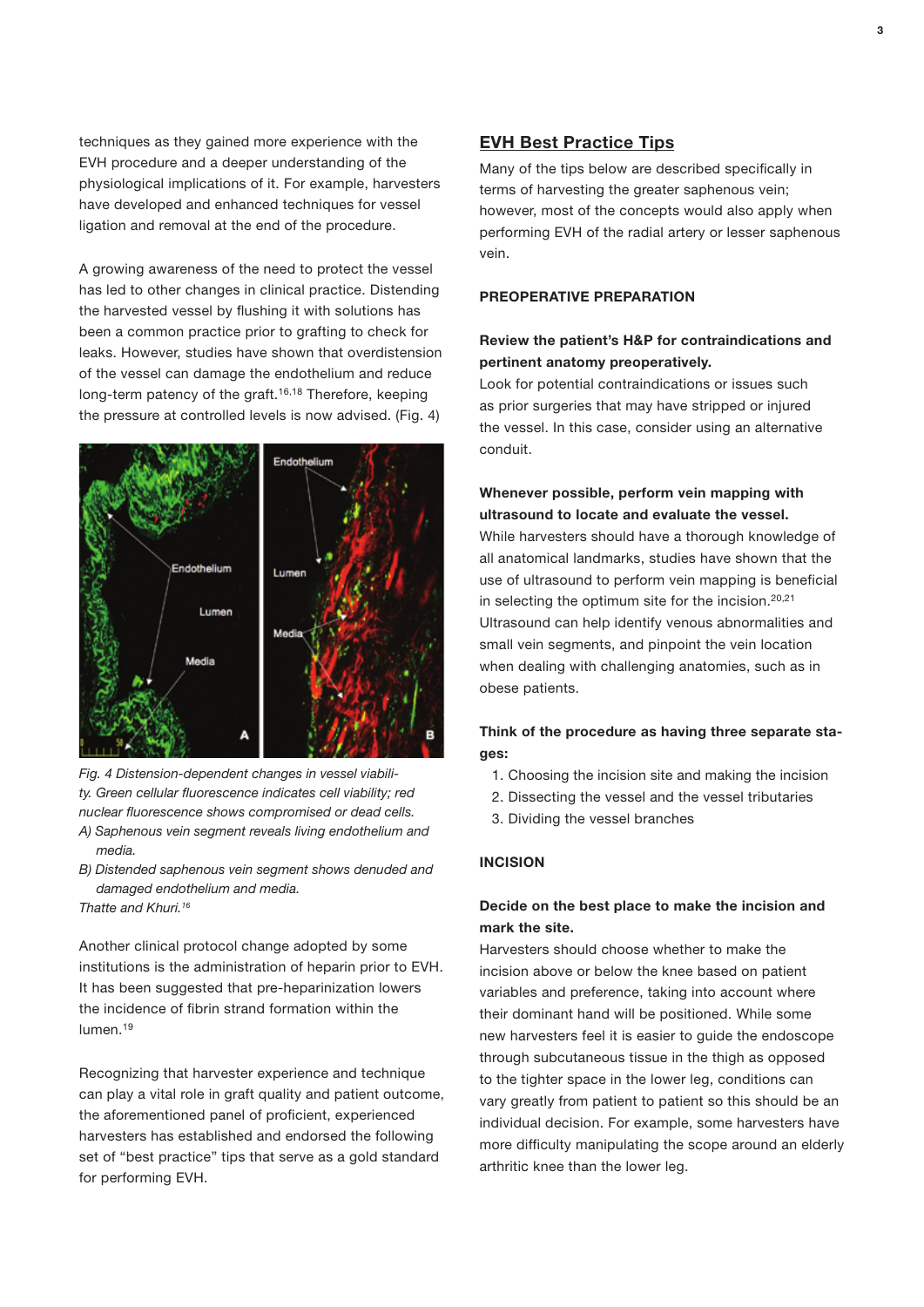Keep the length of the skin incision to a minimum. When making the initial incision, clinicians must balance the need to protect the vessel during removal and achieve a good seal to prevent leaks, if a  $CO<sub>2</sub>$ insufflation system is used. The blunt tip of the  $CO<sub>2</sub>$ insufflation port placed at the incision should have a good seal, but it should not be forced into the incision. In addition, keep inflation pressure of the balloon to a minimum; inflate it just enough to maintain the seal.

## Consider making the incision to correspond with tension lines of the skin.

Making an incision that follows skin tension lines can enhance wound healing and cosmesis. Therefore, clinicians may choose to make the above-the-knee incisions transversely and below-the-knee incisions longitudinally over the vein. One advantage of a longitudinal incision is that it is in line with the vein, and if endoscopic harvesting needs to be converted to an open procedure, the incision can simply be extended. An advantage of a transverse incision is that it may offer more leeway in locating the vein if the harvester is not confident in the landmarks or was unable to perform vein mapping with ultrasound prior to the EVH procedure.

#### **CO<sub>2</sub> INSUFFLATION**

## Use the lowest tunnel pressure possible to reduce the risk of  $CO<sub>2</sub>$  embolism.

CO<sub>2</sub> insufflation is commonly used with EVH and other endoscopic surgical procedures to improve visibility and control, but it does create the potential for  $CO<sub>2</sub>$ embolization to occur.<sup>22</sup> One way harvesters can help prevent this risk is by keeping the  $CO<sub>2</sub>$  pressure setting as low as possible. It is also helpful to minimize flow settings, so having a good seal at the port site is important.

## Monitor central venous pressure (CVP) to keep the CVP/tunnel gradient in proper balance.

In a closed system, the CVP should be maintained slightly greater than the tunnel pressure to reduce the risk of CO<sub>2</sub> embolization/microembolization. PEEP (positive end expiratory pressure) can be adjusted to decrease the CVP/tunnel gradient, as tolerated by the patient.

## Use appropriate monitoring to be alerted to  $CO<sub>2</sub>$ related events.

During CO<sub>2</sub> insufflation, exhaled carbon dioxide levels tend to be elevated. End-tidal carbon dioxide ( $ETCO<sub>2</sub>$ ) monitoring is the gold standard used by anesthesiologists to assess ventilation.<sup>23</sup> Transesophageal echocardiography (TEE) is also valuable for revealing evidence of gas bubbles in the patient's right atrium, suggesting an increased risk of embolism.

## DISSECTION OF THE VESSEL

#### Establish a regular sequence for dissection.

Approaching the vessel the same way each time helps develop confidence and enhance harvester skill during the procedure. A sequence recommended by the authors for performing the overall procedure is: dissect thigh, dissect lower leg, divide lower leg, divide thigh. This approach may potentially reduce blood stasis and, therefore, fibrin strand formation. A recommended sequence specifically for dissection is: dissect anteriorly along the vessel, dissect posteriorly along the vessel, followed by lateral dissection, one side then the other side.

## During the initial dissection, use short, gentle motions.

Avoid any sudden or forceful motion while dissecting along the main body and branches of the vessel. Use small motions, advancing the dissection cannula from side to side along the vessel and around branches. Allow  $CO<sub>2</sub>$  to promote dissection along the tunnel by periodically moving the endoscope back a few centimeters. After confirming the orientation, continue with short, gentle advancements.

# Ensure that side branches are thoroughly dissected to allow adequate length during branch division.

The side branches should be long enough to apply suture ties and/or ligatures during vessel preparation. To support  $CO<sub>2</sub>$  insufflation and open up more space around the branch, many harvesters use the "window" technique on the side dissections. The "window" technique involves creating fenestrations into the surrounding fascial layers to allow access to the vessel branches.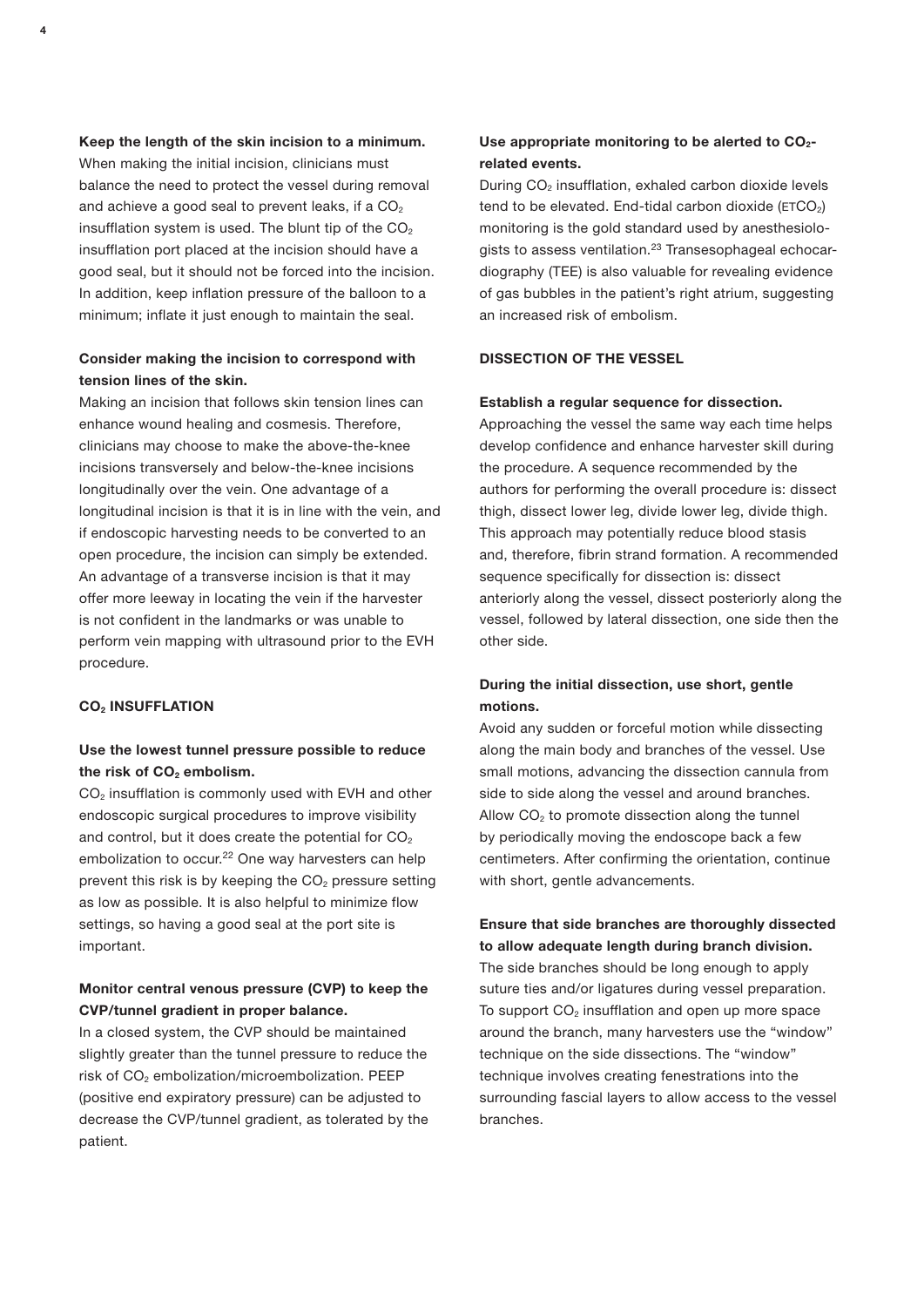Apply appropriate pressure with the opposite hand to promote ease of dissection along the vessel. Applying countertraction on the patient's thigh can be helpful for increasing the length of branches.

# DIVISION OF BRANCHES

## Establish a regular sequence for dividing the branches.

As with dissection, establishing a regular sequence for the branch division improves confidence and efficiency. Most clinicians start the dissection of the vein in the thigh, ending with the lower leg, and therefore start dividing the branches in the lower leg at the distal end of the tunnel, working back toward the incision (in retrograde fashion). Some harvesters may divide branches as they navigate the tunnel if branches are at risk for damage.

# Consider making a fasciotomy along the tunnel if the space is very tight.

If harvesters encounter a very tight tunnel during branch division, they should consider performing a fasciotomy along the length of the tunnel to increase the size of the tunnel and therefore to decrease the risk of injury to the vessel or the vessel branches. The fasciotomy may not be necessary along the entire length, but enough to get through a very confined area.

# Before dividing the branch, consider whether it is of adequate length to clip or tie.

Branches should be long enough to ensure an adequate margin to prevent thermal injury, allow for effective ligation, and moreover, to avoid compromising the vessel lumen in order to deliver a good conduit to the surgeon. Larger branches may need to be somewhat longer. If branch length is inadequate, dissect it farther out to obtain enough length.

## Keep energy settings as low as possible during branch division.

While dividing with electrocautery, keep energy settings on the lowest possible setting. This will allow the branches to adequately seal before division and minimize bleeding in the tunnel. To prevent thermal injury, do not cauterize longer than necessary; usually 1 to 1 ½ second bursts of cauterization are adequate.

#### VESSEL REMOVAL AND PREPARATION

## Make sure all branches and connective tissue are free from the vessel before removing it.

Before dividing and ligating the ends of the vessel, make a final circumferential pass along the length of the vessel to ensure that all branches and connective tissue have been removed. This final pass also allows the harvester to visually inspect the tunnel to assess hemostasis.

## Use an appropriate technique for distal ligation of the vessel.

Clamping and ligating the distal end of the vessel can be challenging, and harvesters have developed a number of techniques to accomplish it. The decision of which technique to employ may depend on the EVH technology being used, how the harvester was trained, and other variables. One of the most common techniques is "stab and grab" in which a small, stab incision is made at the distal end of the tunnel using a #11 blade, and the vessel is pulled through the stab wound incision with a hemostatic clamp, and divided and ligated externally under direct vision. (Fig. 5) Another option is to use a knot pusher to create a ligation loop.



*Fig. 5 "Stab and grab" technique for distal ligation of vessel*

## Take care to not stretch the vessel when removing it from the EVH tunnel.

To preserve the quality and longevity of the vessel, the authors of this paper believe it is critical to minimize vessel trauma during removal and preparation. Avoid dimpling the vessel during branch ligation of the harvested conduit, and be especially mindful to not overdistend the vessel. Irrigate the removed vessel with solution according to hospital protocol (e.g. heparinized saline/blood) to flush out any potential clot or fibrin strands—avoiding overdistension during this process.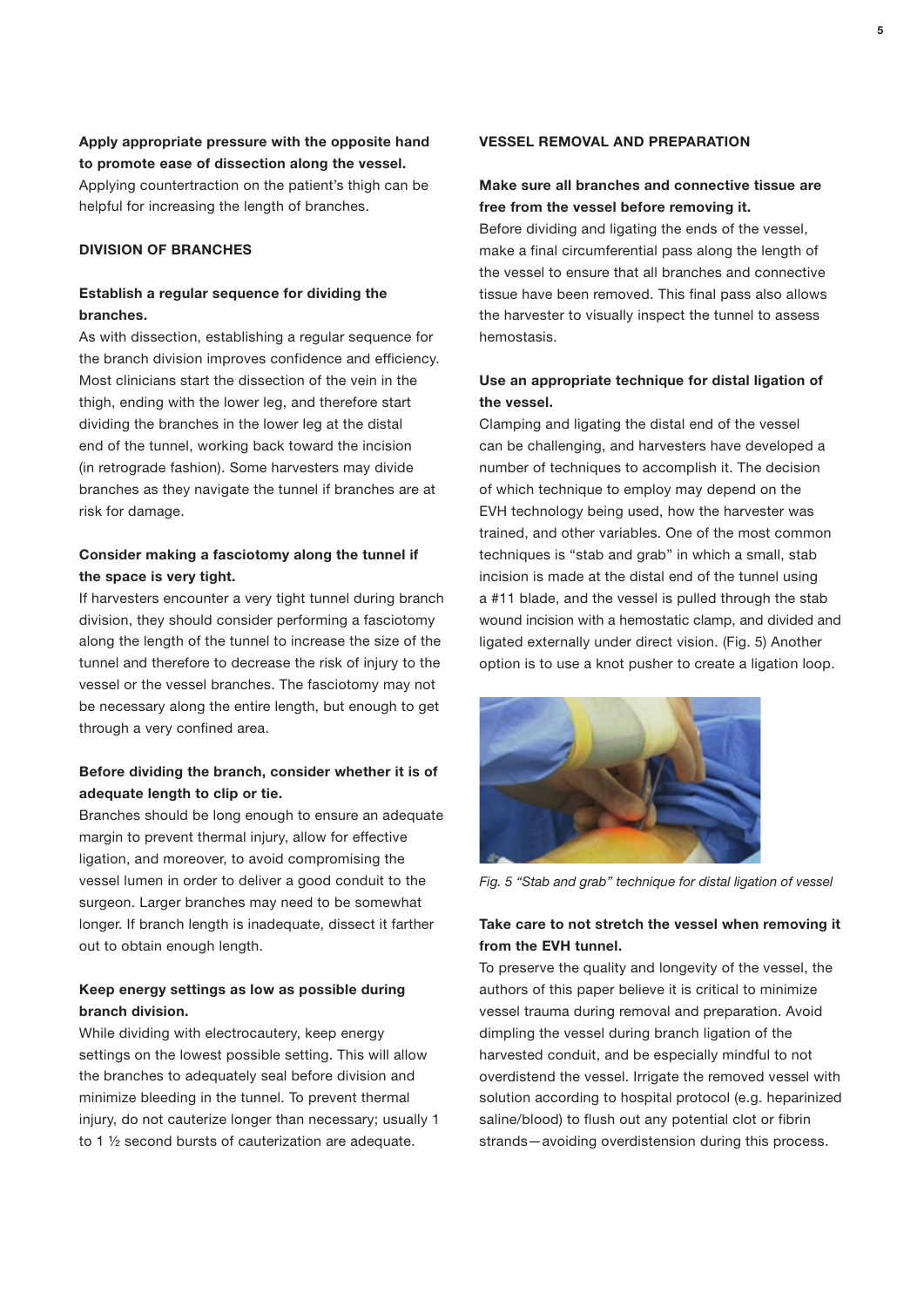# Once the vessel is extracted and prepared, place it in the specified solution until ready for use in the surgery.

Place the harvested vessel in the storage solution specified by hospital protocol until the surgeon is ready to use it. Note that studies have shown that endothelium and smooth muscle cells are affected by the storage solution used,<sup>16</sup> and the type of solution may therefore play a role in long-term graft patency.

# Conclusion

Because of the numerous benefits demonstrated by endoscopic vessel harvesting versus the open approach, EVH has become more than a technique—it has become a standard of care. The procedure, as well as the technology, has undergone continual refinements. By adopting best practices, harvesters promote optimal conduit quality, which contributes to a successful outcome for patients undergoing CABG surgery. Surgeons can support these practices by allowing ample time for them to be accomplished.

# Key Takeaways

## PREOPERATIVE PREPARATION

- Review the patient's H&P for contraindications and pertinent anatomy preoperatively.
- Whenever possible, perform vein mapping with ultrasound to locate and evaluate the vessel.
- Think of the procedure as having three separate stages: choosing the incision site and making the incision, dissecting the vessel and vessel tributaries, and dividing the vessel branches.

## INCISION

- Decide on the best place to make the incision and mark the site.
- Keep the length of the skin incision to a minimum.
- Consider making the incision to correspond with tension lines of the skin.

## **CO<sub>2</sub> INSUFFLATION**

- Use the lowest tunnel pressure possible to reduce the risk of  $CO<sub>2</sub>$  embolism.
- Monitor central venous pressure (CVP) to keep the CVP/tunnel gradient in proper balance.
- $\bullet$  Use appropriate monitoring to be alerted to CO<sub>2</sub>related events.

## DISSECTION OF THE VESSEL

- Establish a regular sequence for dissection.
- During the initial dissection, use short, gentle motions.
- Ensure that side branches are thoroughly dissected to allow adequate length during branch division.
- Apply appropriate pressure with the opposite hand to promote ease of dissection along the vessel.

## DIVISION OF BRANCHES

- Establish a regular sequence for dividing the branches.
- Consider making a fasciotomy along the tunnel if the space is very tight.
- Before dividing the branch, consider whether it is of adequate length to clip or tie.
- Keep energy settings as low as possible during branch division.

## VESSEL REMOVAL AND PREPARATION

- Make sure all branches and connective tissue are free from the vein before removing it.
- Use an appropriate technique for distal ligation of the vessel.
- Take care to not stretch the vessel when removing it from the EVH tunnel.
- Once the vessel is extracted and prepared, place it in the specified solution until ready for use in the surgery.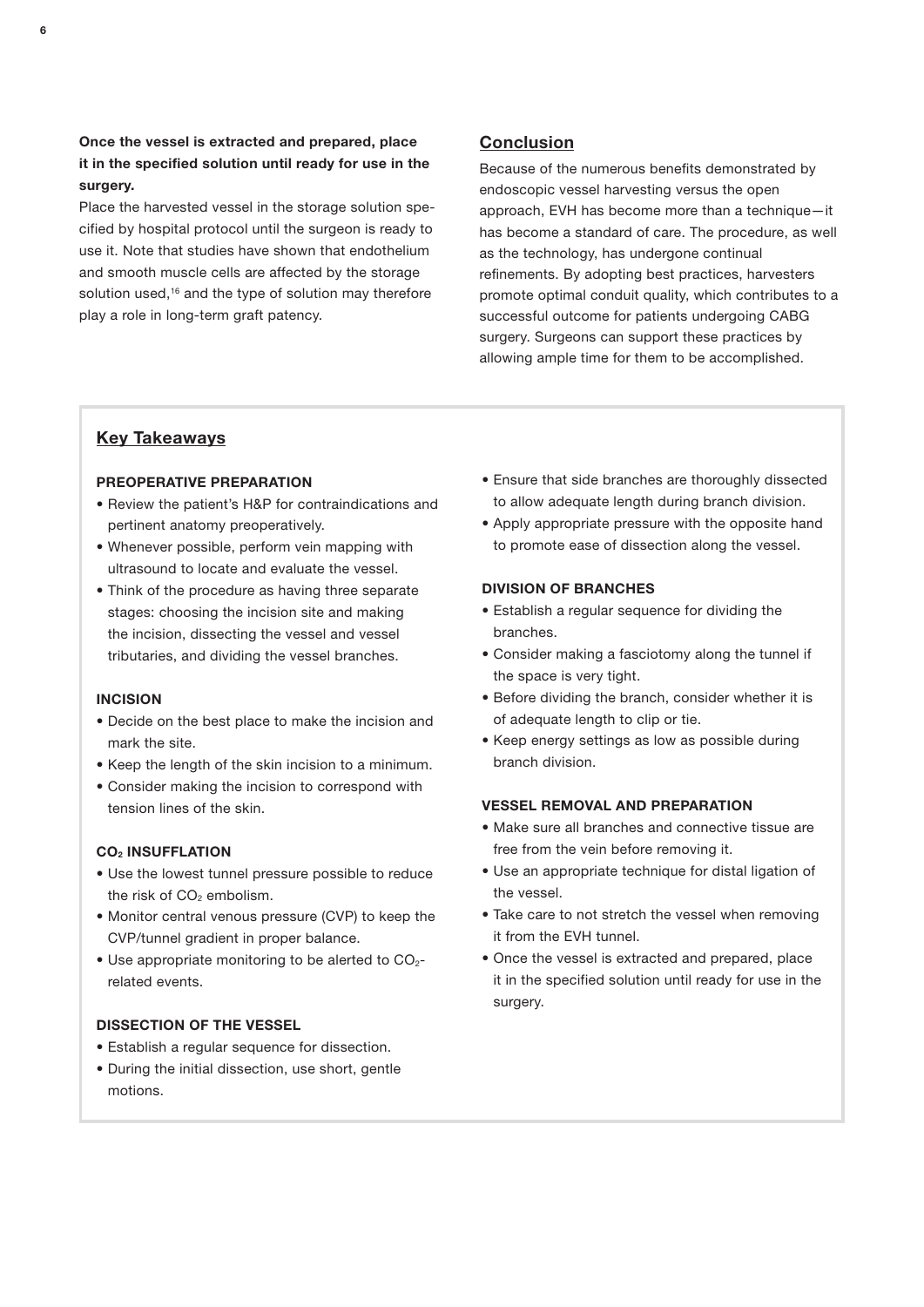J. Matt Bershinsky, PA-C Physician Assistant Memorial Health System Cardiothoracic Surgery Colorado Springs, Colorado

Jerene M. Bitondo, PA-C Chief Physician Assistant, Cardiac Surgery Massachusetts General Hospital Boston, Massachusetts

Teresa Brennan, PA-C, MPAS Chief Physician Extender for Cardiovascular Surgery William Beaumont Hospital Royal Oak, Michigan

Keith Causey, PA-C Chief Physician Assistant, Clinical Director, Cardiothoracic Surgery Emory Healthcare Atlanta, Georgia

David DeMara, PA-C Chief Physician Assistant Atlanticare Regional Medical Center Pomona, New Jersey

Greg Dinwiddie, PA-C Cardiovascular Surgery Intergris Baptist Hospital Oklahoma City, Oklahoma

Harold Durbin Jr., PA-C University of Nebraska Medical Center Omaha, Nebraska

Christian Eisenring, ACNP-c Division of Cardiothoracic Surgery Ronald Reagan Medical Center David Geffen School of Medicine at UCLA

David Froelich, CRNFA WakeMed Raleigh, North Carolina

Lonnie J. Ginn, PA-C Physician Assistant Services of Texas LLP Heart Hospital Baylor Plano Plano, Texas

Steven M. Gottesfeld, PA-C Senior Physician Assistant, Division of Cardiac and **Thoracic Surgery** Sharp-Rees-Stealy Medical Group San Diego, California

Edward Hahm, PA-C, MMSc Pacific Coast Cardiovascular Surgeons

Carol Hunnicutt, PA-C Physician Assistant, Surgical Assistants of Dallas, LLC Baylor University Medical Center at Dallas Heart Hospital Baylor Plano

Robert Kollpainter, PA-C, FAPACVS, RDMS Aspirus Wausau Heart & Lung Surgeons Wausau, Wisconsin

James P. Keuler, PA-C President, Intervasc, LLC International Vascular Consultants Milwaukee, Wisconsin

John Lee, PA-C Kaiser Moanalua Medical Center Honolulu, Hawaii

Christopher K. McCarley, PA-C Chief Physician Assistant, Cardiothoracic Surgery Cardiothoracic Surgery Clinic of North Mississippi

Michael L. Sullivan, PA-C Chief Physician Assistant Cardiac Surgical Associates Tampa, Florida

Jon Van Woerkom, PA-C St. Vincent Heart Center of Indiana/Corvasc MD's Indianapolis, Indiana

Kevin A. Vida, MS, PA-C President, VidaProcare, LLC West Hartford, Connecticut

Richard M. Vitali, MPH, PA-C Administrative Director, Department of Cardiovascular & Thoracic Surgery St. Michael's Medical Center Newark, New Jersey

Disclosure: the members of this board may have active or prior consulting agreements with MAQUET Cardiovascular.